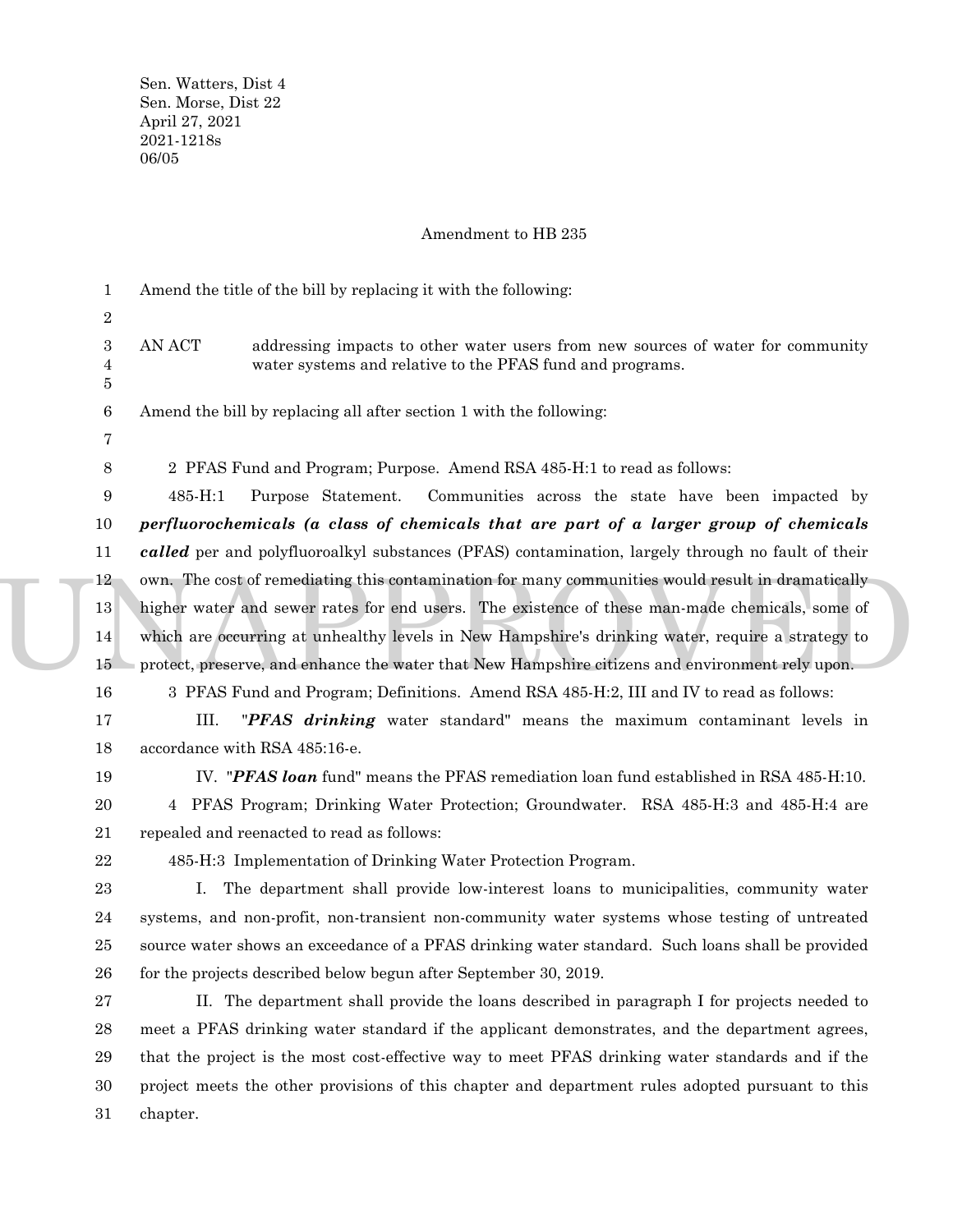## **Amendment to HB 235 - Page 2 -**

III. The department shall adopt rules, and include conditions in loan documents, to ensure that the applicant has made and will make reasonable efforts to obtain and use funds from any potentially liable third party prior to and after taking a loan from the PFAS loan fund, and that any money received from a potentially liable third party after the loan is provided is applied to early repayment of such loan to the extent reasonable. In addition, the department shall adopt rules establishing criteria to ensure that an applicant shall not be eligible for loans for any project or portion of a project to the extent the negligence of the applicant caused the contamination that resulted in the exceedance of a PFAS drinking water standard. 1 2 3 4 5 6 7 8

IV. If the department forgives any part of a loan related to costs for a project for which a third party might otherwise be liable, the right to recover payment from such third party shall be subrogated to the department to the extent of such forgiveness. Any money recovered by the department from such third party shall be deposited in the PFAS loan fund. 9 10 11 12

V. Loans may be made for up to the total cost of the project minus any contribution from a liable or potentially liable third party or any other portion deemed ineligible under this chapter and department rules. 13 14 15

16

485-H:4 Implementation of Groundwater, Surface Water and Aquatic Life Protection.

17 1. The department shall provide low interest loans to publicly-owned and non-profit<br>18 wastewater and/or wastewater residual treatment or storage facilities that are required to treat<br>19 effluent and residuals to achiev I. The department shall provide low interest loans to publicly-owned and non-profit wastewater and/or wastewater residual treatment or storage facilities that are required to treat effluent and residuals to achieve applicable PFAS standards prior to discharge or disposal. 17 18 19

II. The department shall provide the loans described in paragraph I if the applicant demonstrates, and the department agrees, that the project is the most cost-effective way to meet applicable PFAS standards and if the project meets the other provisions of this chapter and department rules adopted pursuant to this chapter. The applicant shall provide evidence in the application for funding that there is not a more cost-effective way to meet applicable PFAS standards. 20 21 22 23 24 25

III. The department shall adopt rules, and include conditions in loan documents, to ensure that the applicant has made reasonable efforts to obtain and use funds from any liable or potentially liable third party prior to and after taking a loan from the PFAS loan fund, and that any money received from a liable or potentially liable third party at a later time is applied to early repayment of the loan from the PFAS loan fund to the extent reasonable. In addition, the department shall adopt rules establishing criteria to ensure that an applicant shall not be eligible for loans for any project or portion of a project to the extent the negligence of the applicant caused the contamination that resulted in the exceedance of an applicable PFAS standard. 26 27 28 29 30 31 32 33

IV. If the department forgives any part of a loan related to costs for a project for which a third party might otherwise be liable, the right to recover payment from such third party shall be subrogated to the department to the extent of such forgiveness. Any money recovered by the department from such third party shall be deposited in the PFAS loan fund. 34 35 36 37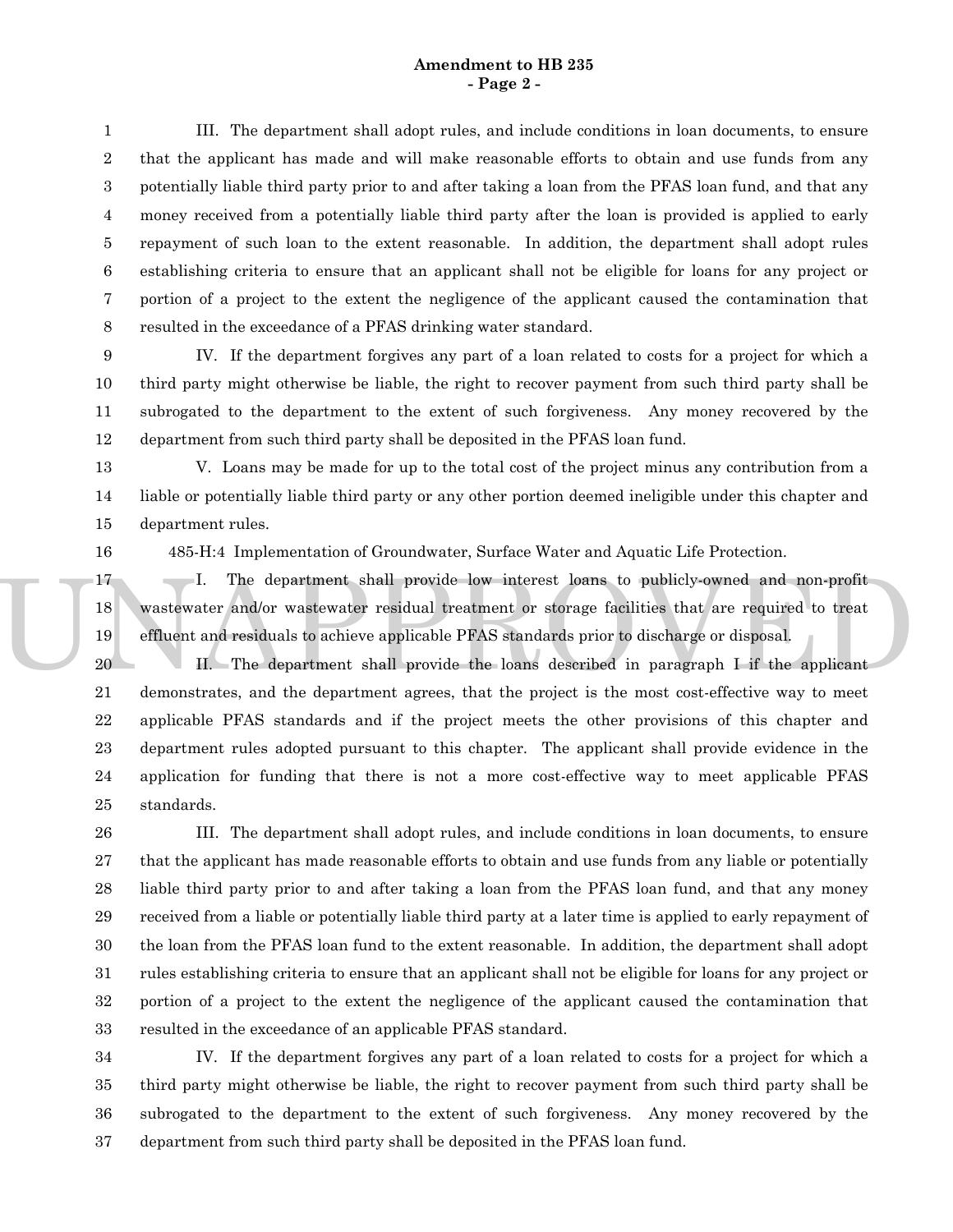# **Amendment to HB 235 - Page 3 -**

V. Loans may be made for up to the total cost of the project minus any contribution from a liable or potentially liable third party or any other portion deemed ineligible under this chapter and department rules. 1 2 3

5 Loan Forgiveness. Amend RSA 485-H:5 to read as follows: 4

5

485-H:5 Loan Principal Forgiveness Based Upon Need.

I. The department shall forgive up to 10 percent of the loan principal to *municipalities,* community water systems*,* and non-profit, non-transient non-community water systems using the same qualifying standards for forgiveness used in the drinking water state revolving loan program established under RSA 486:14. 6 7 8 9

II. The department shall forgive up to 10 percent of the loan principal for publicly-owned and non-profit wastewater treatment facilities using the same qualifying standards for forgiveness used in the clean water state revolving loan program established under RSA 486:14. 10 11 12

- III. Total loan forgiveness under this section shall not exceed \$5 million [for both drinking water and clean water combined]. 13 14
	- 6 PFAS Program; Rules; Loan Fund. Amend RSA 485-H:7 through 485-H:10 to read as follows:

17 the contrary, any funds deposited into the drinking water and groundwater trust fund established in<br>18 RSA 6-D:1 as a result of this chapter may be transferred to the department to be used for funding<br>19 PFAS remediatio 485-H:7 Drinking Water and Groundwater Trust Fund Exception. Notwithstanding any law to RSA 6-D:1 as a result of this chapter may be transferred to the department to be used for funding PFAS remediation projects, including those at wastewater treatment facilities, at the discretion of the *drinking water and groundwater trust* fund's advisory commission. 16 17 18 19 20

21

22

15

485-H:8 Duties of the Department.

I. The department shall perform the following duties to the limit of available funding:

(a) Establishing and administrating the PFAS remediation loan program to assist municipalities; community and non-profit, non-transient non-community water systems; and publicly owned and non-profit wastewater treatment facilities with the cost of complying with [state maximum contaminant level for] *applicable* PFAS *standards*. 23 24 25 26

(b) Establishing and administering a loan forgiveness program to assist disadvantaged communities with loan repayment. 27 28

(c) Awarding loan funds to projects that meet *the provisions of this chapter including* the following criteria: 29 30

(1) The project is or was necessary to comply with a [state mandated] *PFAS drinking water standard or other applicable* PFAS standard and the applicant for funding is a municipality, a community water system, or a non-profit, non-transient public water system, or a publicly-owned or non-profit wastewater and/or wastewater residual treatment or storage facility. 31 32 33 34

(2) The applicant has demonstrated, to the satisfaction of the department, that  $\overline{\text{low}}$ or no-cost solutions are neither viable nor effective] *the project is the most cost-effective way to meet PFAS drinking water standards and other applicable PFAS standards*. 35 36 37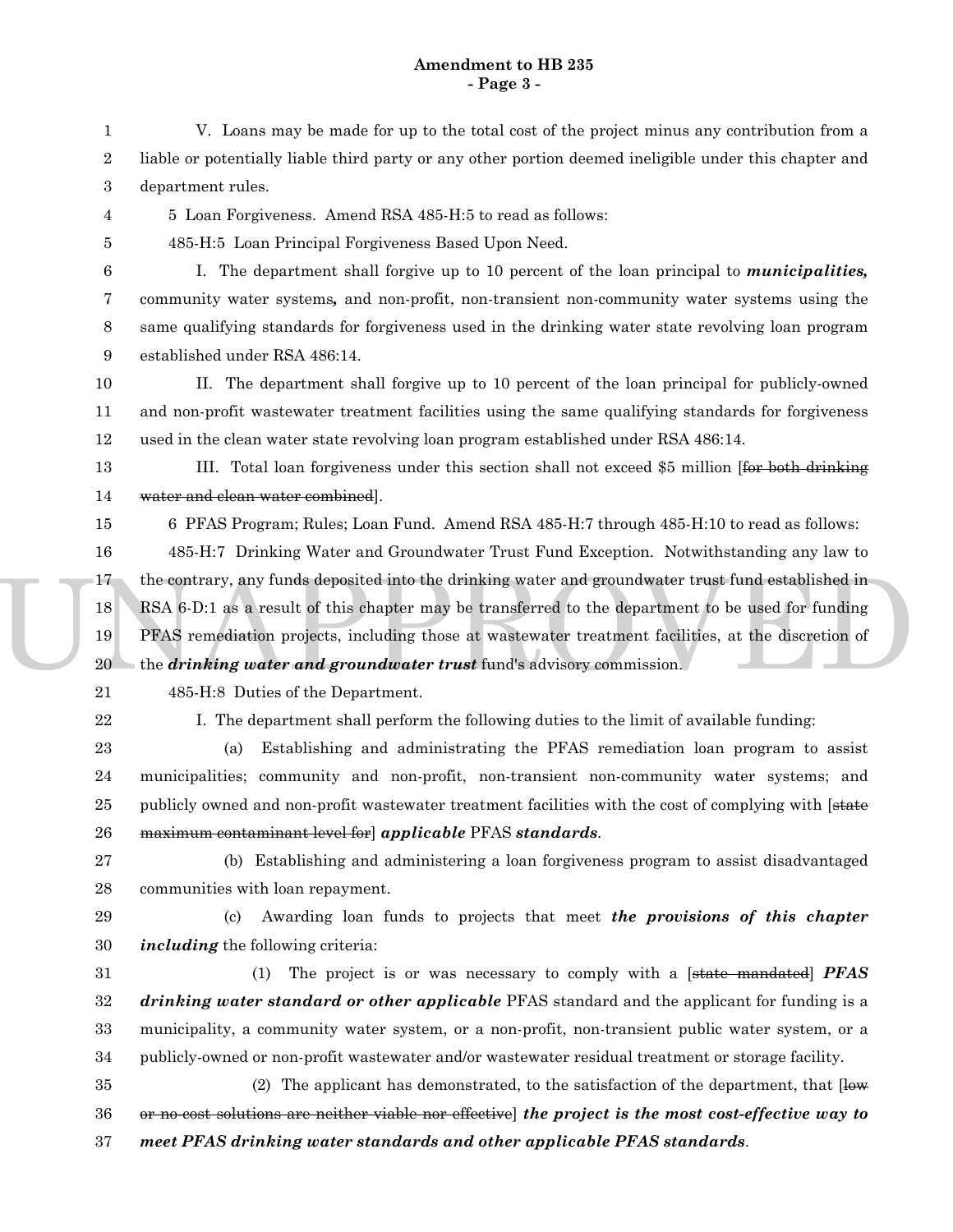# **Amendment to HB 235 - Page 4 -**

1 2

(d) Awarding reimbursements to projects from the fund in a manner consistent with this chapter.

II. Every year beginning December 1, 2020, the department shall prepare and file a report with the general court evaluating the progress made relative to PFAS contamination, the efficiency of the program established under this chapter, and whether it continues to provide the maximum benefit to New Hampshire citizens, and providing any recommendations on potential additional tasks for which the fund could be used to address PFAS contamination. 3 4 5 6 7

485-H:9 Rules. The department shall adopt rules, under RSA 541-A, relative to administering [PFAS remediation loan programs for eligible projects necessary to meet state PFAS standards] *this chapter*. 8 9 10

17 remediation loan fund shall be used to fund loans and reimbursements in accordance with this<br>
18 chapter. Funds from any bond proceeds, grants, loan repayments, legislative appropriations,<br>
19 donations, and other funds 485-H:10 PFAS Remediation Loan Fund Established. There is hereby established in the department the PFAS remediation loan fund which shall be maintained by the state treasurer in distinct and separate custody from all other funds, notwithstanding RSA 6:12. The state treasurer may invest the *PFAS remediation loan* fund in accordance with RSA 6:8. Any earnings on fund moneys shall be added to the *PFAS remediation loan* fund. All moneys in the *PFAS remediation loan* fund shall be non-lapsing and shall be continually appropriated to the department. The PFAS chapter. Funds from any bond proceeds, grants, loan repayments, legislative appropriations, donations, and other funds *related to the PFAS remediation loan fund* shall be credited to [this] *the PFAS remediation loan* fund. 11 12 13 14 15 16 17 18 19 20

21

7 Drinking Water and Groundwater Trust Fund. Amend RSA 485-F:3, III to read as follows:

III. Costs paid from the drinking water and groundwater trust fund for the action described in paragraph I(a) and recovered by the state under RSA 147-B:10, shall be deposited to the trust fund. In addition, upon payment from the trust fund for any costs for which a third party would otherwise be liable, the right to recover payment from such third party shall be assumed by the drinking water and groundwater advisory commission to the extent of payment made from the trust fund. *Except as provided in RSA 485-H:6,* any money so recovered shall be repaid to the trust fund. No party shall receive multiple compensation for the same injury, and any such compensation shall be repaid to the trust fund. 22 23 24 25 26 27 28 29

8 Effective Date. 30

31

I. Section 1 of this act shall take effect 60 days after its passage.

II. The remainder of this act shall take effect upon its passage. 32